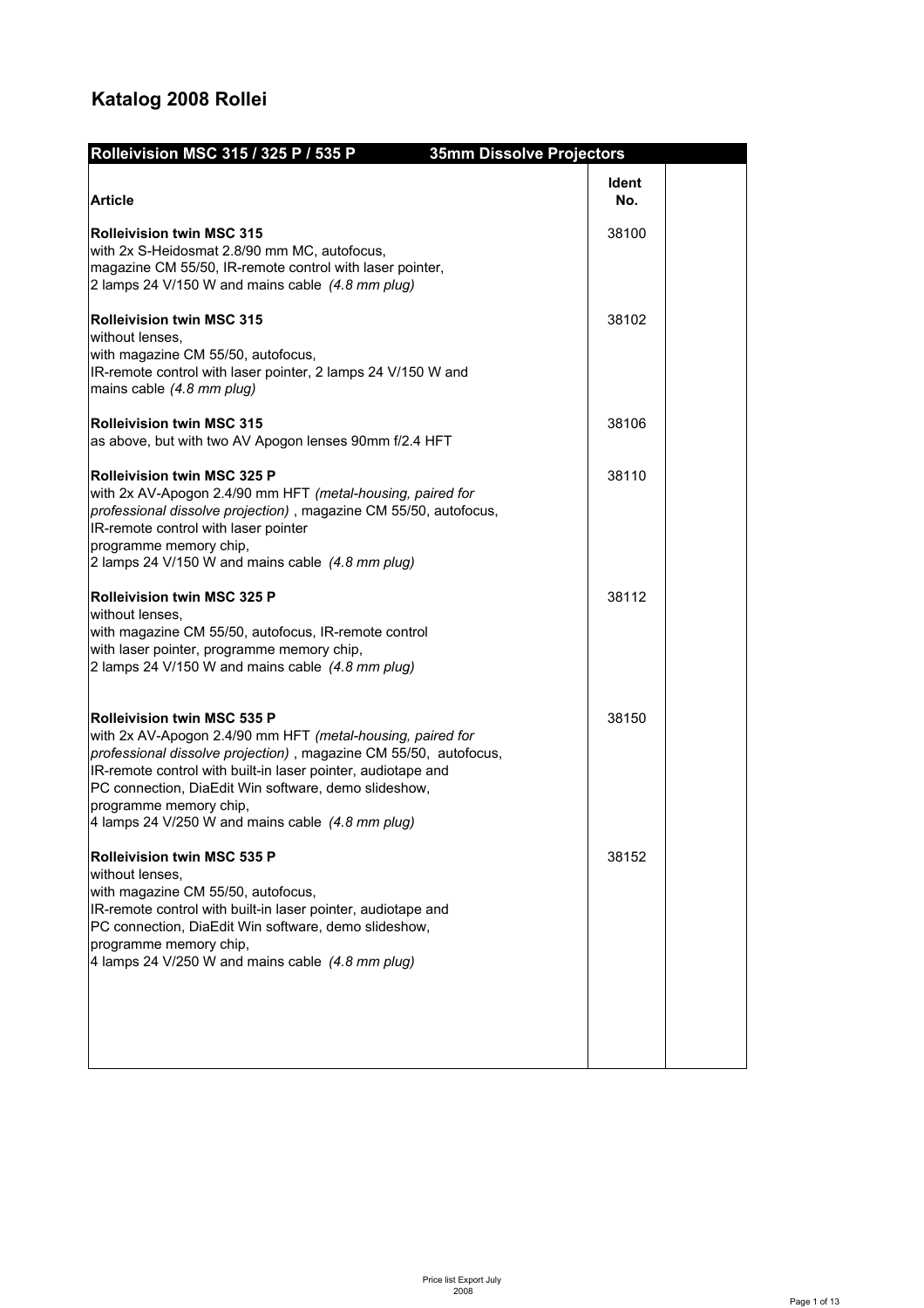| Rolleivision MSC 315 / 325 P / 535 P                                                                                                                                           | <b>35mm Dissolve Projectors</b> |
|--------------------------------------------------------------------------------------------------------------------------------------------------------------------------------|---------------------------------|
| <b>Article</b>                                                                                                                                                                 | <b>Ident</b><br>No.             |
| Rollei AV-lenses                                                                                                                                                               |                                 |
| Rollei AV-Apogon 2.4/90 HFT - set of 2 pcs. (metal housing, paired<br>for professional dissolve projection)                                                                    | 36992                           |
| Rollei AV-Apogon 2.8/35 mm HFT                                                                                                                                                 | 36985                           |
| <b>Schneider Kreuznach AV-lenses</b>                                                                                                                                           |                                 |
| Schneider Vario-Xenotar 3.5/70-120 mm                                                                                                                                          | 85149                           |
| Rollei Heidosmat lenses                                                                                                                                                        |                                 |
| Rollei S-Heidosmat 2.8/90 mm (non metal housing)                                                                                                                               | 36982                           |
| Lens cap for AV-Xenotar 2.8/60 mm, 2.4/90 mm, CF 2.4/90 mm<br>Lens cap for Vario-Xenotar 3.5/70-120 mm                                                                         | 98706<br>98707                  |
| <b>Magazines and accessories</b>                                                                                                                                               |                                 |
| Stacking boxes with Euro magazine CM 55/50 (pack of 24<br>magazines in 12 boxes with special case for memory chip)                                                             | 63401                           |
| Magazine track prolongation for Rolleivision twin MSC / digital/P<br>(for RV 66 dual P as well)                                                                                | 26750                           |
| <b>Programme memory chip</b>                                                                                                                                                   |                                 |
| Modul 100 (for approx. 100 slides) black cover<br>Modul 300 (for approx. 300 slides) red cover                                                                                 | 83784<br>83785                  |
| Accessories for PC control for MSC 300P/330P/325P/535P                                                                                                                         |                                 |
| Rollei software DiaEdit Win for PC control incl. Modul (green)<br>Rollei software DiaEdit Win for PC control inkl. Modul (green) engl.                                         | 66994<br>66996                  |
| Case for Rolleivision twin MSC (only for MSC projector)<br>with compartment for magazine track prolongation, lenses up to<br>150 mm focal length, mains cable and memory chips | 66383                           |
| <b>Stereo set</b><br>Polarisation filter set for stereo projection (for MSC 330P, 325P, 535P)<br>including<br>2 polarizing filters<br>2 stereo glasses                         | 38130                           |
| slides with stereo motives                                                                                                                                                     |                                 |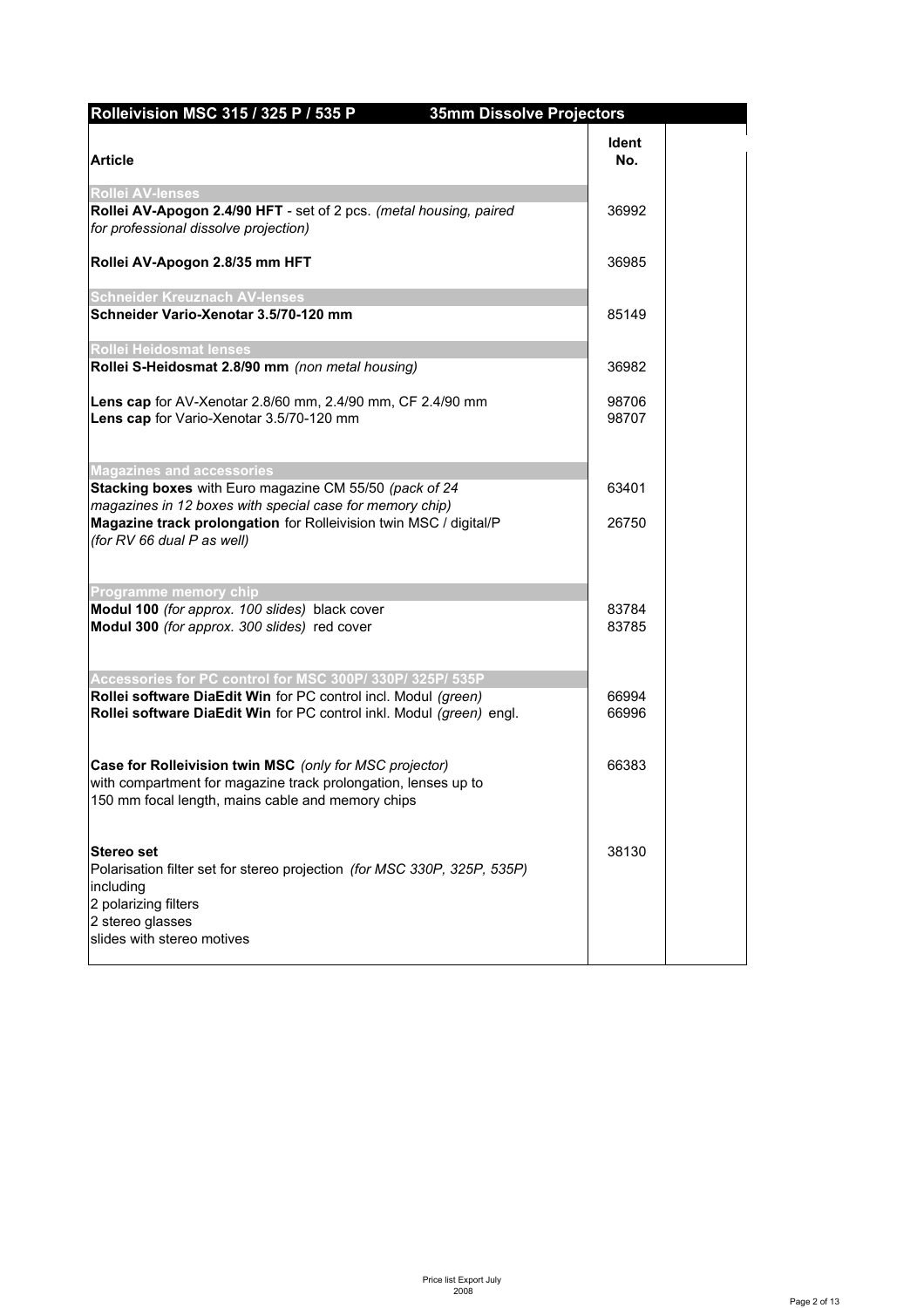| Rolleivision MSC 315 / 325 P / 535 P                                                                                                                                                                          | <b>35mm Dissolve Projectors</b> |                |  |
|---------------------------------------------------------------------------------------------------------------------------------------------------------------------------------------------------------------|---------------------------------|----------------|--|
| <b>Article</b>                                                                                                                                                                                                |                                 | Ident<br>No.   |  |
| Accessories for recorder control<br>Adapter cable for RCP 8/6 pin socket (for use with P 3801, 35 twin,<br>P 66 S and Rolleivision 66/66 AV as well as standard slide<br>projectors from other manufacturers) |                                 | 64935          |  |
| <b>Cables</b><br>Master slave cable (only for MSC 300P/330P/325P/535P)<br>Remote control cable for MSC / RV 66 dual P (not for MSC 310)                                                                       |                                 | 66992<br>66960 |  |
| <b>Bulbs</b>                                                                                                                                                                                                  |                                 |                |  |
| Spare bulb insert MSC-projector-line, with four lamps 24V/150W<br>for easy and fast lamp exchange                                                                                                             |                                 | 66393          |  |
| Spare bulb insert MSC-projector-line, with four lamps 24V/250W<br>for easy and fast lamp exchange                                                                                                             |                                 | 38131          |  |
|                                                                                                                                                                                                               |                                 |                |  |
|                                                                                                                                                                                                               |                                 |                |  |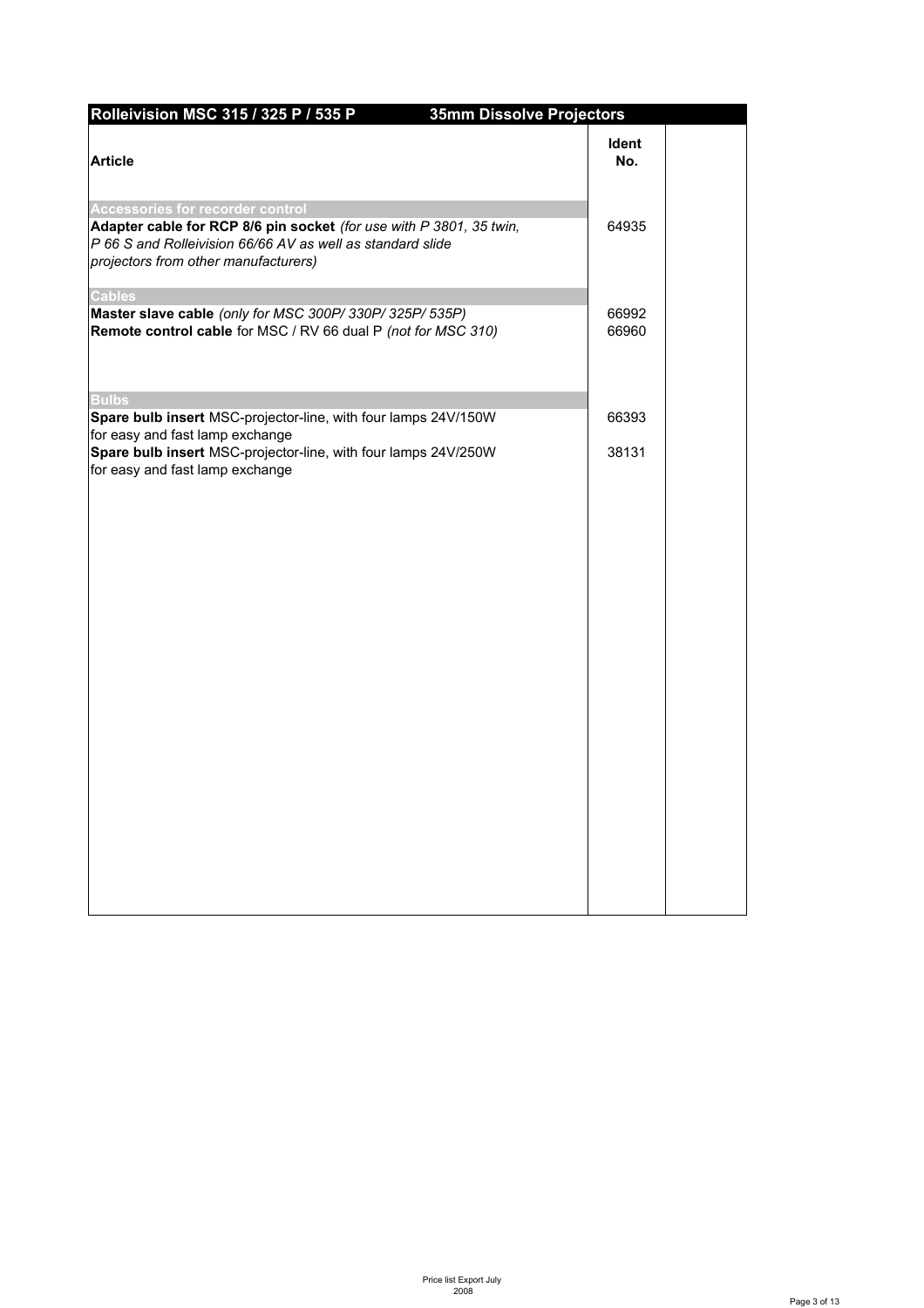| <b>Rolleivision 66 dual P</b>                                                                                                      | <b>Multiformat Slide Projector</b> |  |
|------------------------------------------------------------------------------------------------------------------------------------|------------------------------------|--|
| <b>Article</b>                                                                                                                     | ldent<br>No.                       |  |
| <b>Rolleivision 66 dual P</b><br>without lens, with 2 lamps 24 V/250 W,<br>lamp extractor, magazine CM 77/30, mains cable          | 10784                              |  |
| Rollei AV-Lens                                                                                                                     |                                    |  |
| Rollei AV-Apogon 2.8/90 mm HFT                                                                                                     | 14318                              |  |
| Rollei AV-Apogon 2.8/120 mm HFT<br>Rollei AV-Apogon 2,8/150 mm HFT                                                                 | 14325<br>14328                     |  |
|                                                                                                                                    |                                    |  |
| <b>Schneider-Kreuznach AV Lenses</b>                                                                                               |                                    |  |
| AV-Xenotar 3.5/90 mm HFT                                                                                                           | 83528                              |  |
| AV-Xenotar 2.8/150 mm HFT                                                                                                          | 83512<br>83655                     |  |
| AV-Xenotar 4/400 mm HFT (with suppl. condensor)                                                                                    |                                    |  |
| <b>Rollei Heidosmat Lenses</b>                                                                                                     |                                    |  |
| Heidosmat 3.5/180 mm                                                                                                               | 79468                              |  |
| <b>Exchange condenser</b> for 35 mm                                                                                                | 38530                              |  |
| <b>Remote control cable for RV 66 dual P</b>                                                                                       | 66960                              |  |
| <b>Magazine and accessories</b>                                                                                                    |                                    |  |
| Stacking boxes with two interconnectable magazines<br>CM 77/30 (pack of 3)                                                         | 84059                              |  |
| Magazin track prolongation set for RV 66 dual P and MSC                                                                            | 26750                              |  |
| <b>AV-Kit</b>                                                                                                                      |                                    |  |
| for Rolleivision 66 dual P                                                                                                         | 20314                              |  |
| <b>Case for Rolleivision 66 dual P</b>                                                                                             | 10782                              |  |
| Adapter cable for RCP 8/6 pin socket (for Rollei P 66 S, Rollei-<br>vision 66/66 AV or standard projectors of other manufacturers) | 64935                              |  |
| Rollei 6x6 magnifier<br>3x linear magnification with removeable base                                                               | 59551                              |  |
|                                                                                                                                    |                                    |  |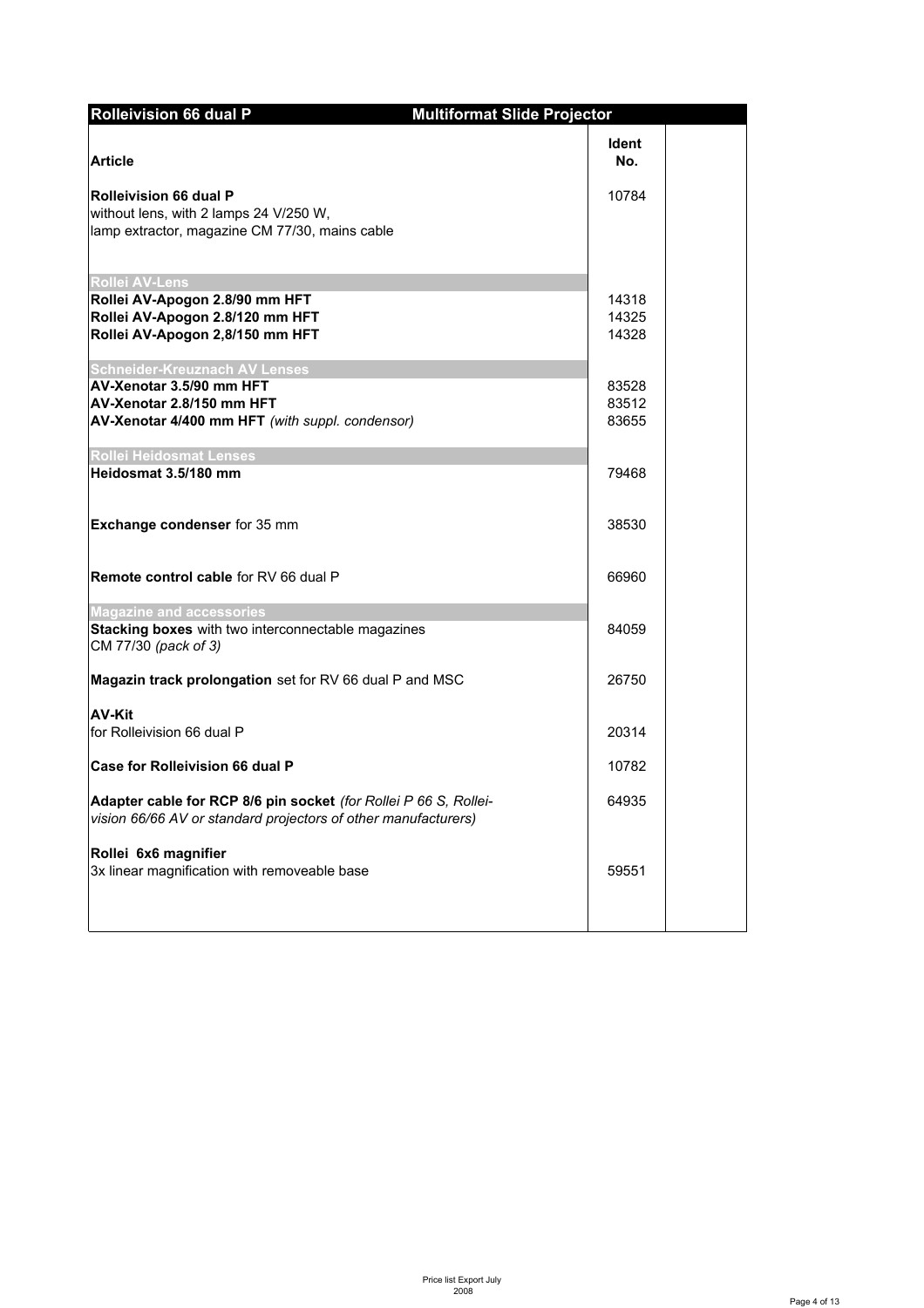| Rolleiflex 2.8 FX/4.0 FW                                                                                  | <b>6x6 TLR Cameras/Classic</b> |  |
|-----------------------------------------------------------------------------------------------------------|--------------------------------|--|
|                                                                                                           | ldent                          |  |
| <b>Article</b>                                                                                            | No.                            |  |
| <b>Rolleiflex 2,8 FX</b>                                                                                  | 17000                          |  |
| Planar 2.8/80 mm HFT, size III, neckstrap                                                                 |                                |  |
|                                                                                                           |                                |  |
| Rolleiflex 4,0 FW                                                                                         | 17003                          |  |
| Twin-lens reflex camera with Super-Angulon 4.0/50 mm HFT, size IV<br>protective lens cap, carrying strap  |                                |  |
|                                                                                                           |                                |  |
| Rolleiflex 4,0 FT                                                                                         | 17004                          |  |
| Tele-twin-lens reflex camera with Tele-Xenar 4/135mm HFT, size IV,<br>protective lens cap, carrying strap |                                |  |
|                                                                                                           |                                |  |
| Accessories for Rolleiflex 2,8 FX, 4,0 FW and 2,8 GX                                                      |                                |  |
| Bright matt screen with central split-image wedge<br>and microprism ring (standard screen)                | 97069                          |  |
| Clear glass screen                                                                                        | 97054                          |  |
| Bright matt screen with microprism spot                                                                   | 97074                          |  |
| Bright matt screen with 4.5x6 indication vertical and horizontal                                          | 64911                          |  |
|                                                                                                           |                                |  |
| HD screen, super-bright screen with horizontal split-image spot and                                       | 10772                          |  |
| extremely fine texture, 4.5x6 vertical and horizontal indication                                          |                                |  |
| Rollei flash adapter SCA 356                                                                              | 97661                          |  |
| Soft leather pouch 2,8 GX                                                                                 | 11908                          |  |
| Leather case 2,8 FX                                                                                       | 17010                          |  |
| Leather case 4,0 FW                                                                                       | 17011                          |  |
| Leather case 4,0 FT                                                                                       | 17014                          |  |
| Spare neckstrap 2,8 GX Expression                                                                         | 98272                          |  |
| Spare neckstrap 2,8 FX, 4,0 FW, 4,0 FT                                                                    | 17002                          |  |
| General accessories for Rolleiflex 2,8 FX / 4,0 FW/ 4,0 FT / 2,8 GX / 2,8 F                               |                                |  |
| Metal sunshade III with leather case                                                                      | 17015                          |  |
| Metal sunshade IV for Rolleiflex 4.0 FW with leather case                                                 | 17016                          |  |
| Metal Shunshade IV for Rolleiflex 4,0 FT with leather case                                                | 17017                          |  |
|                                                                                                           |                                |  |
| Colour compensating filter R 1.5 III (skylight)<br>Filter medium yellow III                               | 96593<br>96427                 |  |
| Filter Adapter, size III                                                                                  | 91810                          |  |
| Filter Adapter, size IV                                                                                   | 91811                          |  |
| <b>UV-Filter Size III</b>                                                                                 | 16345                          |  |
| <b>UV Filter size IV</b>                                                                                  | 16346                          |  |
| Rolleinar set 1/III with leather case                                                                     | 98801                          |  |
| Rolleifix tripod quick coupling                                                                           | 96548                          |  |
|                                                                                                           |                                |  |
| Prism finder 45°                                                                                          | 97046                          |  |
| Prism finder 90°                                                                                          | 97048                          |  |
| Spare lens cap III                                                                                        | 78747                          |  |
| Metal lens cap IV                                                                                         | 17022                          |  |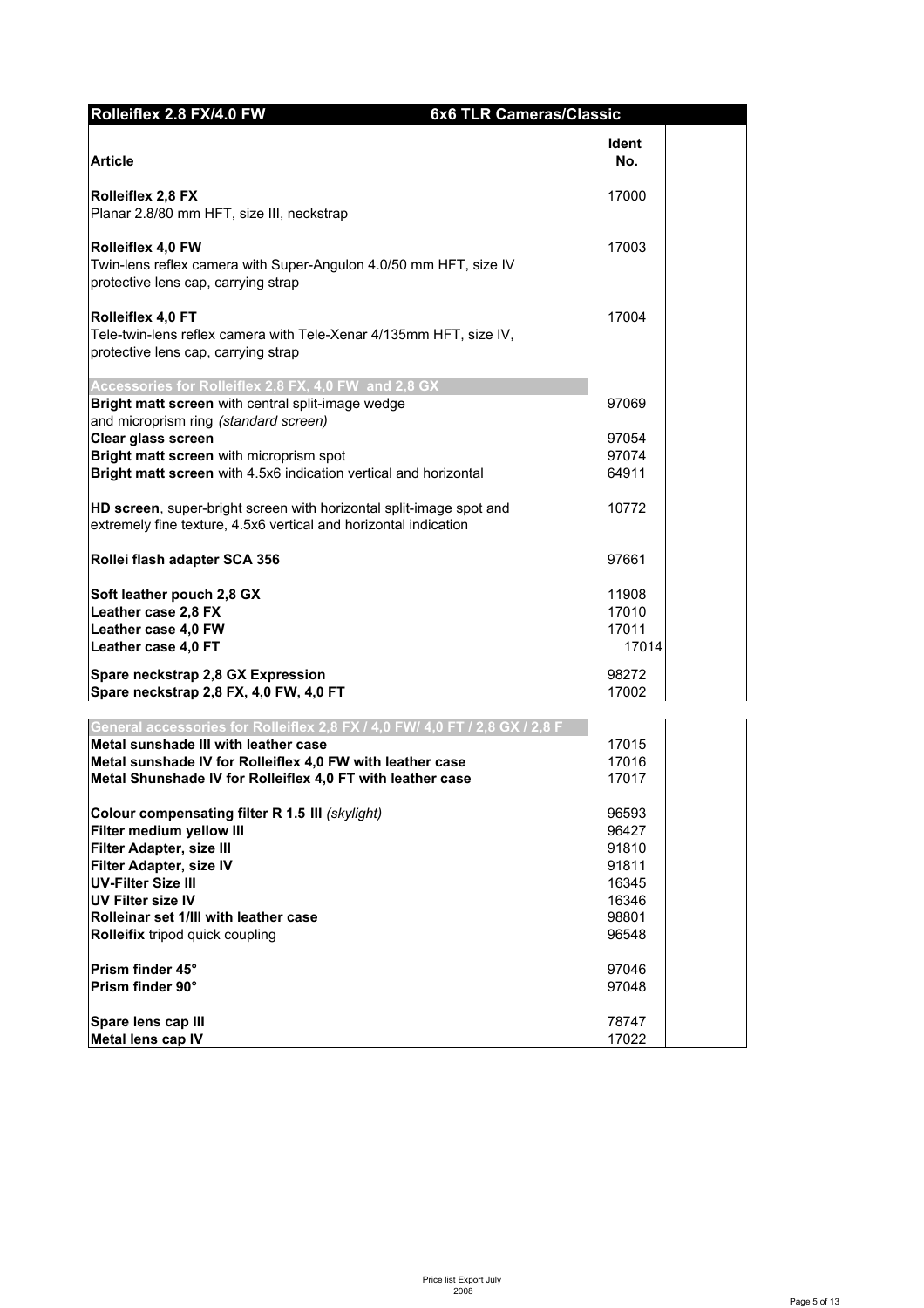| Rolleiflex 2.8 FX/4.0 FW                                                                                                                                                                                                                          | <b>6x6 TLR Cameras/Classic</b> |  |
|---------------------------------------------------------------------------------------------------------------------------------------------------------------------------------------------------------------------------------------------------|--------------------------------|--|
| <b>Article</b>                                                                                                                                                                                                                                    | <b>Ident</b><br>No.            |  |
| <b>Filterset size III</b><br><b>Filterset size IV</b><br>Rollei 6x6 magnifier<br>3x linear magnification with removeable base                                                                                                                     | 16343<br>16344<br>59551        |  |
| Rolleiflex 6000 System                                                                                                                                                                                                                            | 4.5x6 / 6x6 SLR Cameras        |  |
| Rolleiflex 6008 integral2<br>without lens<br>Body with folding viewfinder hood, magazine 6x6/120,<br>HD screen, handgrip, 2nd NiCad accu, 2nd film insert,<br>rapid charger with 2 mains cable (Euro and US plug)<br>car battery cable, neckstrap | 56651                          |  |
| Rolleiflex 6008 integral2 body<br>Body with folding viewfinder hood                                                                                                                                                                               | 56650                          |  |
| Rolleiflex 6008 AF<br>without lens<br>Body with folding viewfinder hood, magazine 6x6/120,<br>HD screen, NiCad accu, rapid charger with mains cable,<br>handgrip, car battery cable, neckstrap                                                    | 56601                          |  |
| Rolleiflex 6008 AF Body<br>Body with Viewfinder hood                                                                                                                                                                                              | 56600                          |  |
| Spare neckstrap for 6008 AF, 6008 Int., 6003, 6001 and QZ                                                                                                                                                                                         | 10722                          |  |
| <b>Neckstrap for Hy6</b>                                                                                                                                                                                                                          | 58722                          |  |
| HY 6 Body with Viewfinder hood                                                                                                                                                                                                                    | 58600                          |  |
| HY 6 without lens<br>with folding viewfinder, magazin 4560, adapter, neckstrap,<br>battery, charger                                                                                                                                               | 58601                          |  |
|                                                                                                                                                                                                                                                   |                                |  |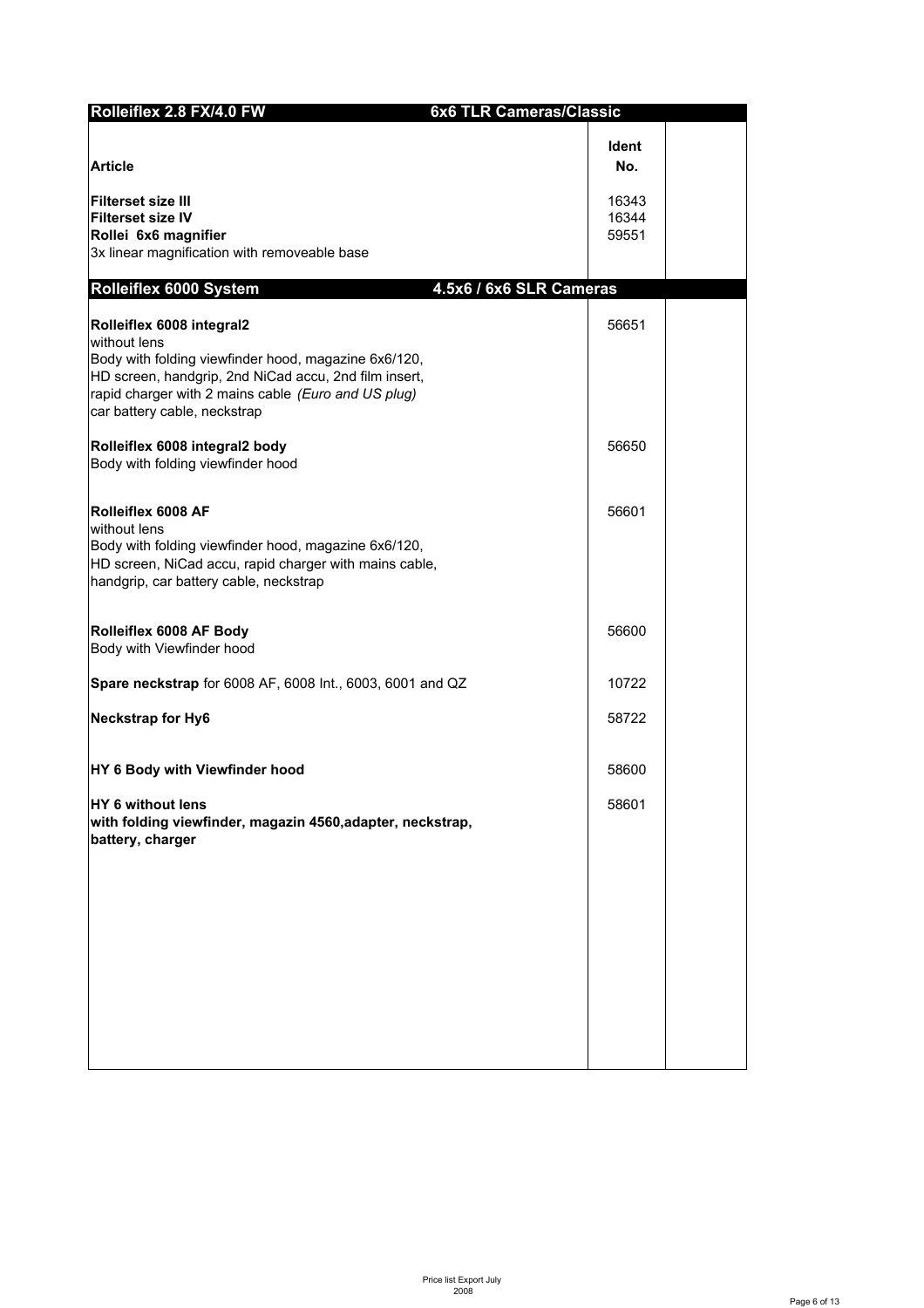| Rolleiflex 6000 System<br>4.5x6 / 6x6 SLR Cameras                                                                                                                                                                                                                                   |                                                             |
|-------------------------------------------------------------------------------------------------------------------------------------------------------------------------------------------------------------------------------------------------------------------------------------|-------------------------------------------------------------|
| <b>Article</b>                                                                                                                                                                                                                                                                      | No.                                                         |
| Interchangeable magazines for Rolleiflex 6008 / 6003 / 6001 / 6006                                                                                                                                                                                                                  |                                                             |
| Magazine 6x6/120<br>Magazine 6x6/220<br>Film insert with case<br>Magazine 4560 turnable $(4.5 \times 6 \text{ cm})$<br>for 6008 AF, integral2, integral, 6008 E, 6003 prof., 6001 prof.<br>Adapter for turnable magazine 4560<br>Film insert for magazine 4560<br>Polaroid magazine | 88798<br>88799<br>98004<br>14987<br>10776<br>14986<br>97979 |
| Interchargeable magazine for Rolleiflex Hy6                                                                                                                                                                                                                                         |                                                             |
| Magazine 4560 turnable (4.5 x 6 cm)<br>Adapter for turnable magazine 4560                                                                                                                                                                                                           | 58987<br>58776                                              |
|                                                                                                                                                                                                                                                                                     |                                                             |
|                                                                                                                                                                                                                                                                                     |                                                             |
|                                                                                                                                                                                                                                                                                     |                                                             |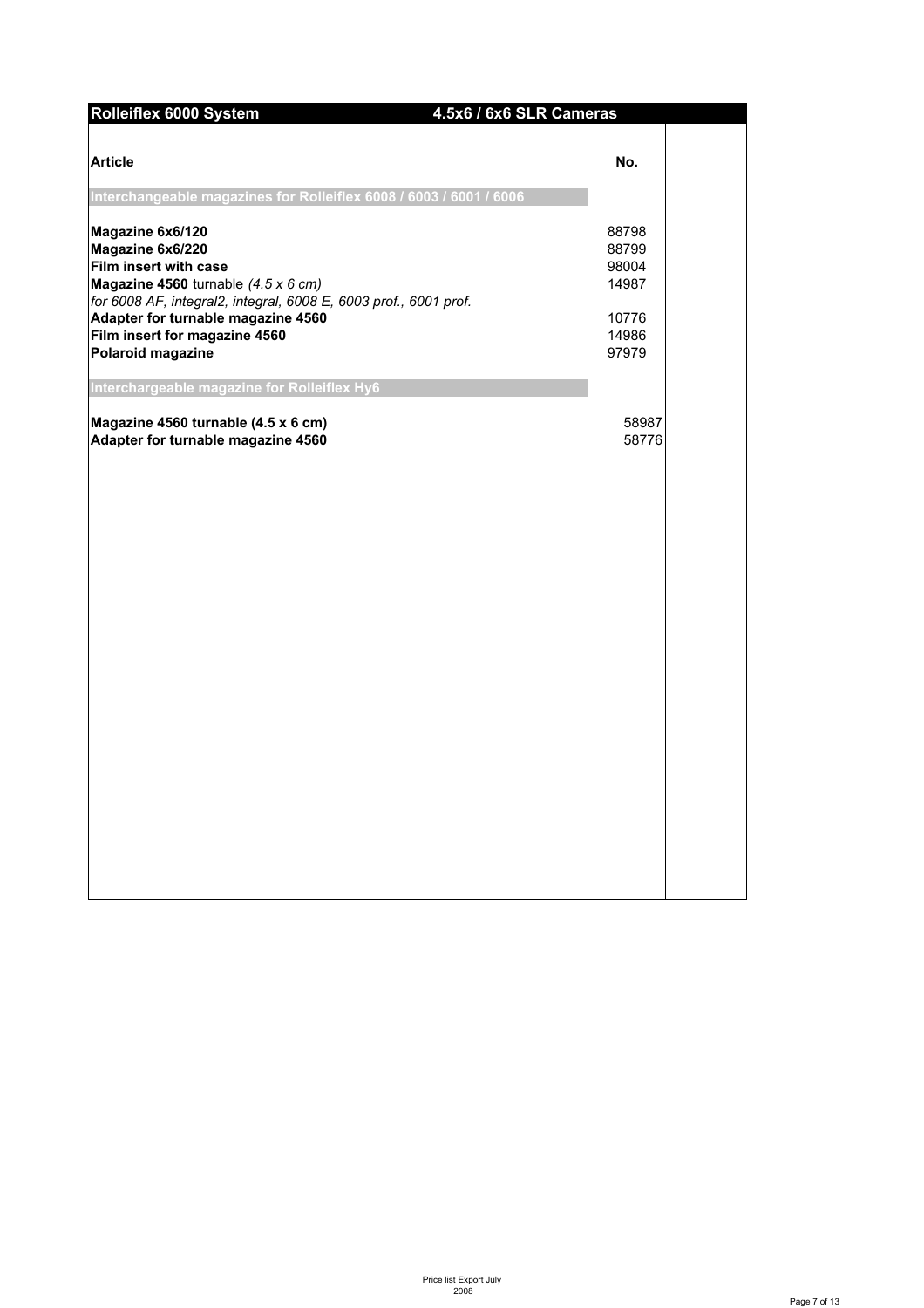| Rolleiflex 6000 System<br>4.5x6 / 6x6 SLR Cameras                                                                                |              |                   |
|----------------------------------------------------------------------------------------------------------------------------------|--------------|-------------------|
|                                                                                                                                  | <b>Ident</b> | <b>List Price</b> |
| <b>Article</b>                                                                                                                   | No.          |                   |
| Rollei EL Lenses (Economy Line)                                                                                                  |              |                   |
| Distagon 4/50 mm HFT EL - M 67 x 1 (outer bayonet size VI)                                                                       | 86706        |                   |
| Carl Zeiss PQ lenses*                                                                                                            |              |                   |
| Distagon 4/50 mm FLE HFT PQ - size VI                                                                                            | 86705        |                   |
| Planar 2/110 mm HFT PQ - M 95 x 1                                                                                                | 86674        |                   |
| <b>Schneider-Kreuznach PQ lenses</b>                                                                                             |              |                   |
| Super-Angulon 3.5/40 mm HFT PQ - M 77 x 0.75                                                                                     | 59439        |                   |
| Apo-Tele-Xenar 4/300 mm HFT PQ - M 95 x 1                                                                                        | 59426        |                   |
| Variogon 5.6/140-280 mm HFT PQ - M 95 x 1 with lens hood                                                                         | 86913        |                   |
| Schneider Kreuznach AF-lenses/AFD-lenses                                                                                         |              |                   |
| AF Super-Angulon 2.8/50 mm HFT PQS - M 95 x 1/bay. 104                                                                           | 54080        |                   |
| AF Xenotar 2.8/80 mm PQS - size VI                                                                                               | 54001        |                   |
| AF Tele-Xenar 2.8/180 mm PQ - M 95 x 1/ bay. 104                                                                                 | 54701        |                   |
| AF Variogon 4.6/60-140 mm PQS - M 122 x 1                                                                                        | 54502        |                   |
| AFD Super-Angulon 2.8/50 mm HFT PQS - M 95 x 1/bay. 104                                                                          | 58080        |                   |
| AFD Xenotar 2.8/80 mm PQS - size VI                                                                                              | 58001        |                   |
| AFD Tele-Xenar 2.8/180 mm PQ - M 95 x 1/ bay. 104                                                                                | 58701        |                   |
| <b>Schneider PQS lenses</b>                                                                                                      |              |                   |
| with top shutter speed up to 1/1000 sec. only for 6008, 6003 and 6001                                                            |              |                   |
| Xenotar 2.8/80 mm HFT PQS - size VI                                                                                              | 63350        |                   |
| Apo-Symmar 4/90 mm HFT PQS - M 95 x 1/bay. 104                                                                                   | 63348        |                   |
| Carl Zeiss PQS lenses*<br>with top shutter speed up to 1/1000 sec. only for 6008, 6003 and 6001                                  |              |                   |
| Makro Planar 4/120 HFT PQS - size VI                                                                                             | 66300        |                   |
| Sonnar 4/150 mm HFT PQS - size VI                                                                                                | 59602        |                   |
| Sonnar 5.6/250 mm HFT PQS - size IV                                                                                              | 62624        |                   |
|                                                                                                                                  |              |                   |
| *Lenses are made by Carl Zeiss, Oberkochen, Germany, or under<br>licence from Carl Zeiss by F&H Registered Trademark: Rollei HFT |              |                   |
|                                                                                                                                  |              |                   |
| <b>Teleconverter</b><br>2x Teleconverter HFT                                                                                     | 98253        |                   |
| AF-Converter 1,4x HFT (cannot be used together with wide                                                                         | 56701        |                   |
| angle lenses, Planar 2.8/80 mm and Apo-Symmar 4.6/150 mm)                                                                        |              |                   |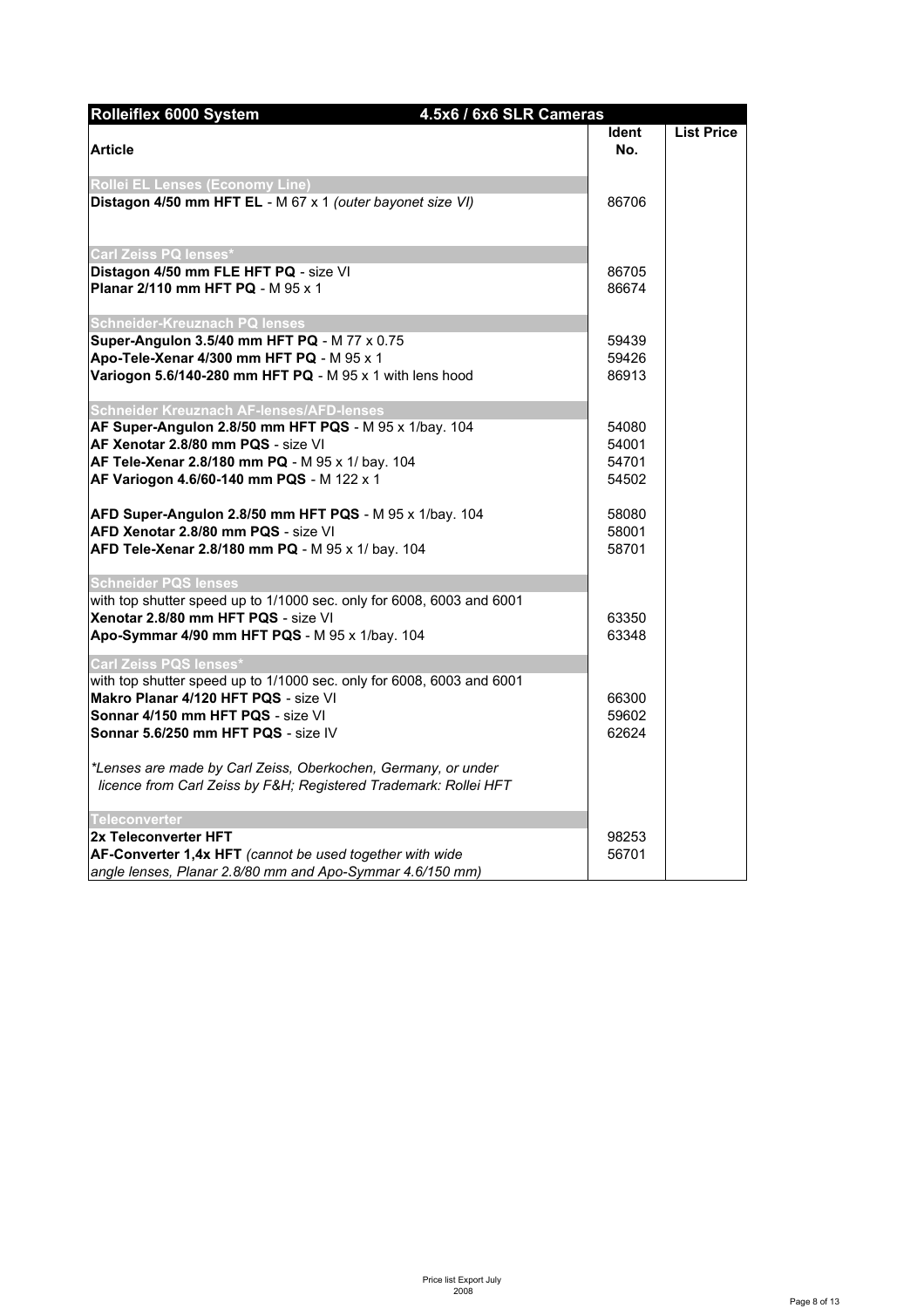| Rolleiflex 6000 System                                                      | 4.5x6 / 6x6 SLR Cameras |       |
|-----------------------------------------------------------------------------|-------------------------|-------|
|                                                                             |                         | ldent |
| <b>Article</b>                                                              |                         | No.   |
|                                                                             |                         |       |
| <b>View finders</b>                                                         |                         |       |
| 45° prism for 6008                                                          |                         | 97814 |
| 90 $\degree$ telescopic viewfinder with diopter adjustment (+2/-4) for 6008 |                         | 62903 |
| Rollei 6x6 magnifier                                                        |                         | 59551 |
| Frame base for Rollei 6x6 magnifier, together with the upper                |                         | 63048 |
| part of the magnifier a magnifying hood will be created                     |                         |       |
| 45° prismfinder for Hy6                                                     |                         | 58814 |
|                                                                             |                         |       |
| <b>Power supply</b>                                                         |                         |       |
| Spare NiCad battery only for 6008 AF, integral2, integral, 6008 E,          |                         | 39715 |
| 6003 prof., 6001 prof. and LensControl S $(1.25 \text{ A/T})$               |                         |       |
| <b>Power Interface</b>                                                      |                         | 30017 |
| Plug power device 12 V with cable                                           |                         | 30019 |
|                                                                             |                         |       |
| <b>Accu Hy6</b>                                                             |                         | 58715 |
| <b>Chargers</b>                                                             |                         |       |
| Rapid charger C with discharge mode                                         |                         | 98450 |
|                                                                             |                         |       |
| <b>Charger Hy6</b>                                                          |                         | 58450 |
|                                                                             |                         |       |
| Remote controls (only for 6008)                                             |                         |       |
| Remote control cable RC 120 - 40 cm                                         |                         | 98874 |
| Remote control cable RC 120 - 5 m                                           |                         | 97983 |
| Remote control cable RC 120 - 10 m                                          |                         | 97984 |
| <b>Flash accessories*</b>                                                   |                         |       |
| Rollei dedicated flash adapter SCA 356                                      |                         | 97661 |
| Flash adapter SCA 3562                                                      |                         | 98290 |
|                                                                             |                         |       |
| Action handgrip for 6008 and 6003 incl. leather hand strap                  |                         | 59901 |
| Quick focus lever (only for Zeiss lenses 40-350 mm)                         |                         | 98029 |
|                                                                             |                         |       |
| <b>Accessories for close ups</b>                                            |                         |       |
| <b>Extension tube 9 mm</b>                                                  |                         | 97844 |
| <b>Extension tube 17 mm</b>                                                 |                         | 97868 |
| <b>Extension tube 34 mm</b>                                                 |                         | 97888 |
|                                                                             |                         |       |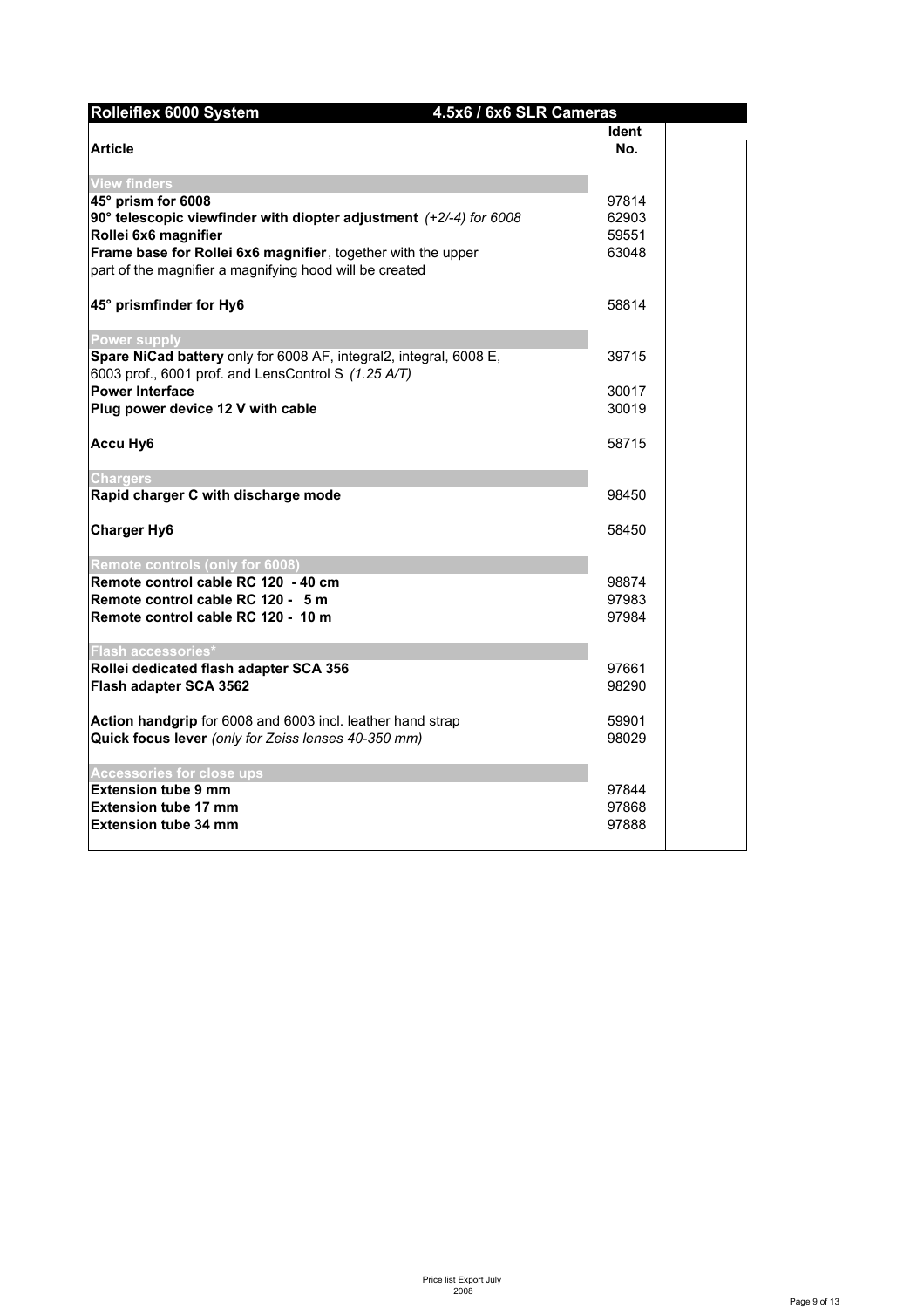| Rolleiflex 6000 System                                                     | 4.5x6 / 6x6 SLR Cameras |       |  |
|----------------------------------------------------------------------------|-------------------------|-------|--|
|                                                                            |                         | Ident |  |
| <b>Article</b>                                                             |                         | No.   |  |
| <b>Extension tube 67 mm</b>                                                |                         | 62069 |  |
| (specially designed for Apo-Symmar 4.6/150 mm)                             |                         |       |  |
| Variable extension tube 22 mm to 68 mm                                     |                         | 25857 |  |
| Extension bellows (67 mm to 204 mm)                                        |                         | 98065 |  |
| Retro adapter (bayonet size VI)                                            |                         | 98410 |  |
| <b>Focusing screens</b>                                                    |                         |       |  |
| Bright matt screen with central split-image wedge                          |                         | 97069 |  |
| and microprism ring (standard screen for 6003 professional)                |                         |       |  |
| HD screen, super-bright screen with horizontal                             |                         | 10772 |  |
| split image spot and extremely fine texture                                |                         |       |  |
| Bright matt screen 4.5x6 vertical and horizontal indication                |                         | 64911 |  |
| Bright matt screen with microprism spot                                    |                         | 97074 |  |
| Clear glass screen                                                         |                         | 97054 |  |
| AF-High-D-Screen                                                           |                         | 56704 |  |
| <b>Filters for colour</b>                                                  |                         |       |  |
| Colour compensating filter R 1.5 (skylight) - size VI                      |                         | 96803 |  |
| Colour compensating filter R 1.5 (skylight) - size M 95 x 1                |                         | 66739 |  |
| Filter UV - size VI                                                        |                         | 96820 |  |
| <b>Filter UV</b> - size M 95 x 1                                           |                         | 66741 |  |
| <b>Polarizing filter</b>                                                   |                         |       |  |
| Circular pole filter -1.5 - size VI                                        |                         | 96841 |  |
| Circular pole filter -1.5 - size M 95 x 1                                  |                         | 66742 |  |
| <b>Holder for foil filters</b>                                             |                         |       |  |
| Bay. VI (foil filter size 75 x 75 mm)                                      |                         | 96950 |  |
| Bay. 104 (foil filter size 100 x 100 mm) for Apo-Symmar 4/90 or            |                         | 98233 |  |
| PCS-Super-Angulon 4.5/55 mm                                                |                         |       |  |
|                                                                            |                         |       |  |
|                                                                            |                         |       |  |
| <b>Lens hoods</b>                                                          |                         |       |  |
| Super-Angulon 3.5/40 mm                                                    |                         | 60472 |  |
| PCS-Super-Angulon 4.5/55 mm, Super Angulon 2.8/50 mm - bay. 104            |                         | 58242 |  |
| Distagon 50 mm and 60 mm, Curtagon 60 mm - size VI                         |                         | 96752 |  |
| Planar, Sonnar, Xenotar, 80 - 250 mm - size VI                             |                         | 96741 |  |
| Tele-Xenar 2.8/180 mm - bay. 104                                           |                         | 98839 |  |
| Professional bellows lens hood (with rear slot for 75 x 75 mm foil filter) |                         | 98080 |  |
| Distagon 4/40 mm FLE                                                       |                         | 55097 |  |
| AF-Variogon 4.6/60-140 mm                                                  |                         | 56706 |  |
| <b>Protective caps</b>                                                     |                         |       |  |
| Camera body, front                                                         |                         | 88058 |  |
| Camera body, rear                                                          |                         | 87927 |  |
| <b>Cover for magazine</b>                                                  |                         | 88967 |  |
|                                                                            |                         |       |  |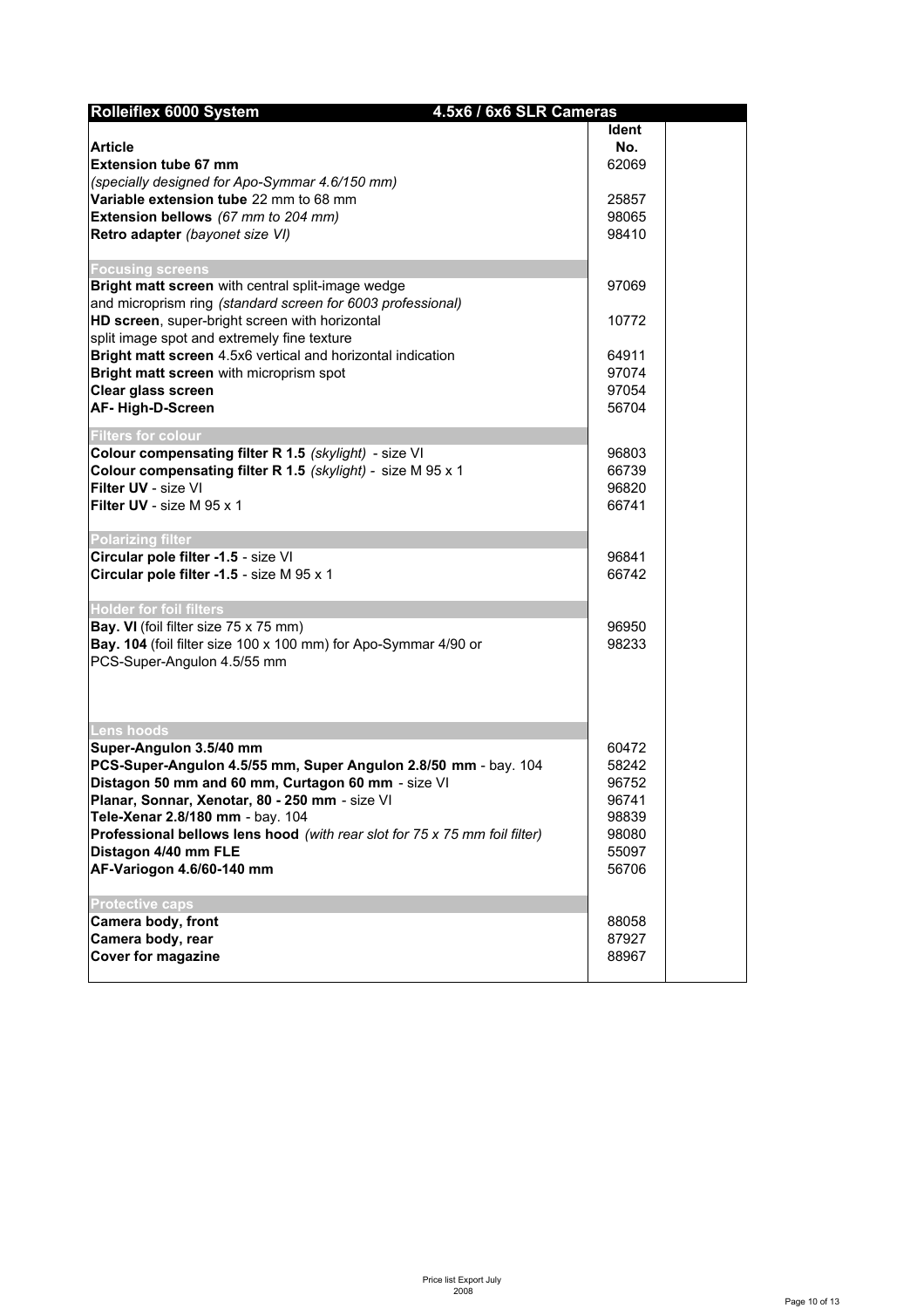| Rolleiflex 6000 System                                                                                                                                                                                                                                                                                                                                                                                    | 4.5x6 / 6x6 SLR Cameras                                              |  |
|-----------------------------------------------------------------------------------------------------------------------------------------------------------------------------------------------------------------------------------------------------------------------------------------------------------------------------------------------------------------------------------------------------------|----------------------------------------------------------------------|--|
| <b>Article</b><br>Front lens cap 50 - 250 mm - size VI<br>Front lens cap - bay. 104<br>Front lens cap 4/40 mm (compact version)<br>Rear lens cap<br>Front lens cap AF-Variogon (metal)                                                                                                                                                                                                                    | Ident<br>No.<br>82501<br>87007<br>98843<br>87005<br>54508            |  |
| Rollei X-Act <sub>2</sub>                                                                                                                                                                                                                                                                                                                                                                                 | <b>Professional Camera</b>                                           |  |
| X-Act <sub>2</sub> incl. bellows, lens and rear panel, optical bench<br>base slide and systainer                                                                                                                                                                                                                                                                                                          | 10742                                                                |  |
| Wide angle bellows for X-Act <sub>2</sub>                                                                                                                                                                                                                                                                                                                                                                 | 98965                                                                |  |
| <b>PanShot (swivelling device)</b><br>Adapter for using X-Act in combination with other backs<br>than Rollei                                                                                                                                                                                                                                                                                              | 22493                                                                |  |
| <b>Basic adapter</b> (for using other backs)<br>Sliding adapter (for using other backs)<br><b>Adapter for Hasselblad</b><br><b>Adapter for Mamiya RB67</b><br><b>Adapter for Horseman 6x9</b><br>Adapter for digital backs of Jenoptik (LOS) Eyelike MF,<br>Heidelberger Colorcam<br>Viewfinder adapter for use without Panshot*<br>* = Basic or sliding adapter necessary<br><b>Extension tube 50 mm</b> | 98955<br>99090<br>98959<br>98957<br>98958<br>32250<br>98927<br>98926 |  |
| for usage with professional lens up to 150 mm with X-Act <sub>2</sub><br>T-2 adapter X-Act <sub>2</sub><br>for usage 35 mm camera body                                                                                                                                                                                                                                                                    | 99100                                                                |  |
| <b>Folding finder hood</b>                                                                                                                                                                                                                                                                                                                                                                                | 56900                                                                |  |
| <b>HD</b> screen                                                                                                                                                                                                                                                                                                                                                                                          | 10772                                                                |  |
| Rollei magnifier 6x6                                                                                                                                                                                                                                                                                                                                                                                      | 59551                                                                |  |
| Frame base for Rollei 6x6 magnifier                                                                                                                                                                                                                                                                                                                                                                       | 63048                                                                |  |
| Prism finder 45° system 6000                                                                                                                                                                                                                                                                                                                                                                              | 97814                                                                |  |
| <b>LensControl S</b>                                                                                                                                                                                                                                                                                                                                                                                      | 64872                                                                |  |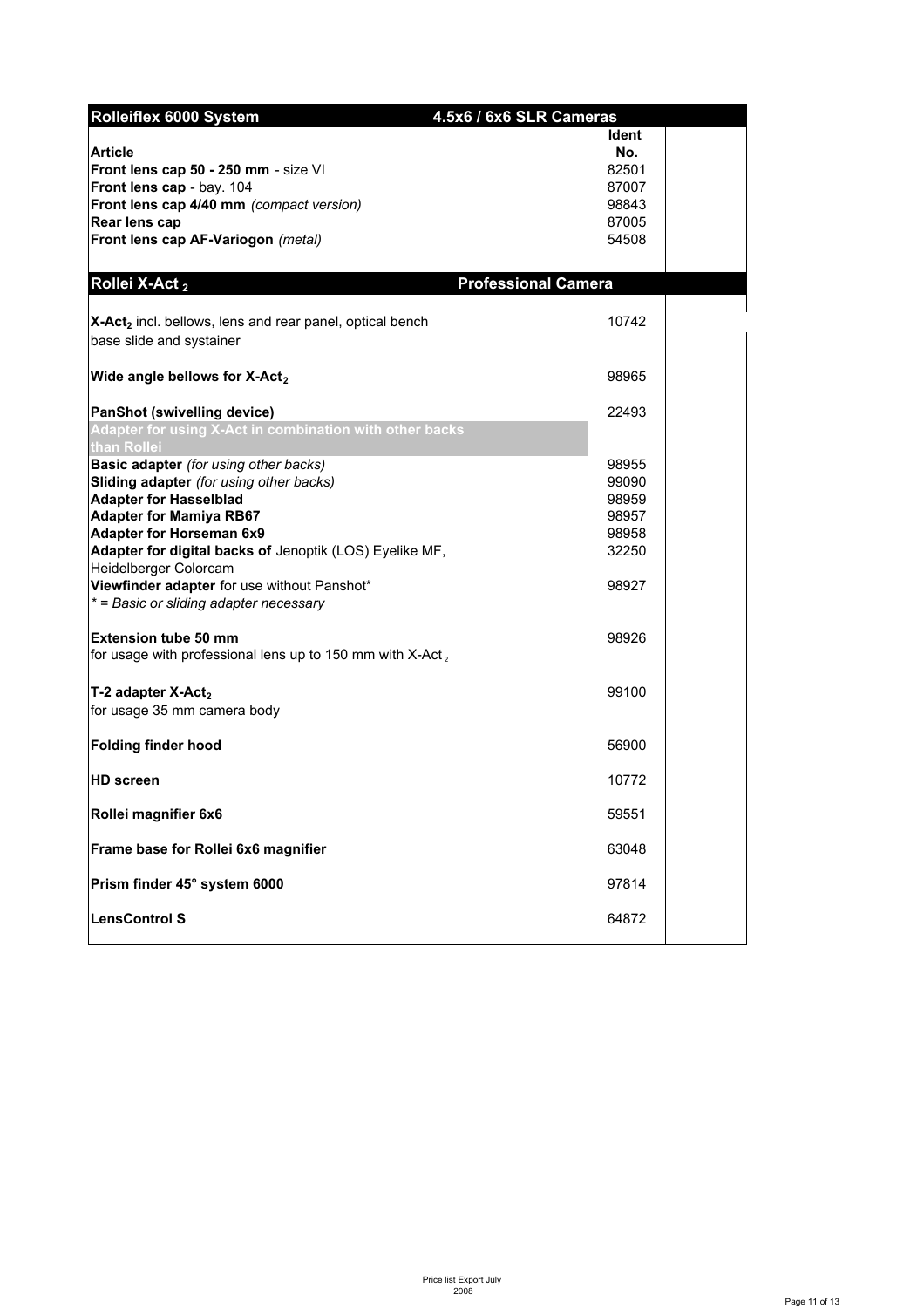| Rollei X-Act <sub>2</sub>                                                                        | <b>Professional Camera</b> |  |
|--------------------------------------------------------------------------------------------------|----------------------------|--|
| <b>Article</b>                                                                                   | <b>Ident</b><br>No.        |  |
| Flexible arm including ballhead<br>for fixing Lenscontrol S to X-Act cameras                     | 64875                      |  |
| NiCd accu 10V 1,25 A/T<br><b>Power interface</b><br>Plug power device 12 V with cable            | 39715<br>30017<br>30019    |  |
| Battery Box with 5 Lithium batteries                                                             | 30036                      |  |
| Rapid charger C                                                                                  | 98450                      |  |
| <b>Trickle charging cable</b>                                                                    | 64871                      |  |
| Rollei Electronic Shutter size 0                                                                 | 98989                      |  |
| Rollei Electronic Shutter size 1                                                                 | 98991                      |  |
| Lens panel adapter for lens shutter Copal size 0                                                 | 98987                      |  |
| Lens panel adapter for lens shutter Copal size 1 and<br>for Rollei Electronic Shutter size 0 + 1 | 98988                      |  |
| Wide-angle plate X-Act, for usage of wide angle lenses/professional<br>lenses 45 and 60 mm       | 99101                      |  |
| Rollei lens adapter system 6000                                                                  | 12782                      |  |
| Magazine 4560 (turnable)                                                                         | 14987                      |  |
| Adapter for magazine 4560                                                                        | 10776                      |  |
| Connecting cable for magazine                                                                    | 36700                      |  |
| <b>Connecting cable for digital backs</b>                                                        | 36705                      |  |
| Connecting cable for Phase One H- and P-series                                                   | 64878                      |  |
|                                                                                                  |                            |  |
|                                                                                                  |                            |  |
|                                                                                                  |                            |  |
|                                                                                                  |                            |  |
|                                                                                                  |                            |  |
|                                                                                                  |                            |  |